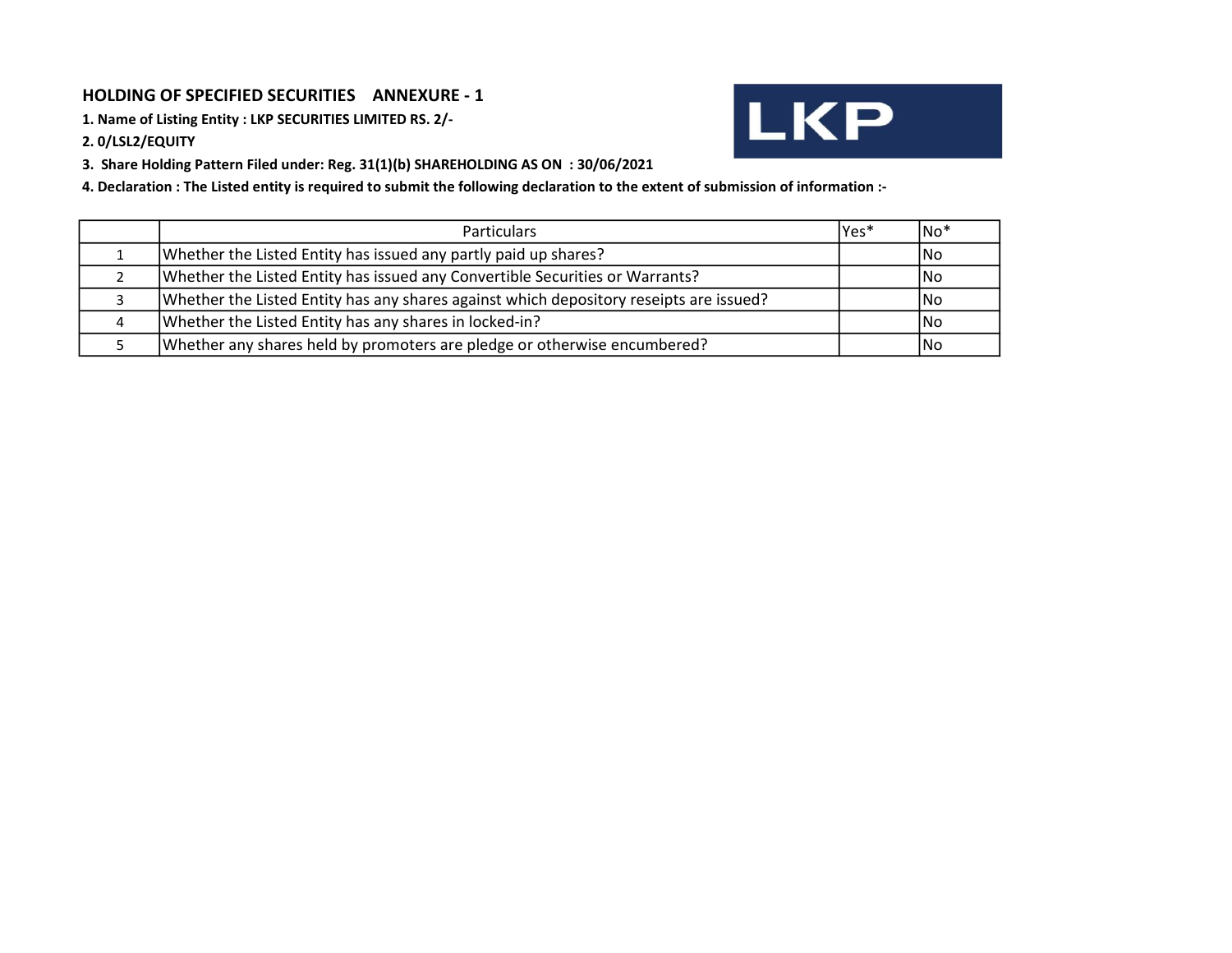

### Table I - Summary Statement holding of specified securities

| <b>Categ</b> | Category of shareholder (II)        | Nos. of share |             | No. of fully   No. of Partly   No. of   Total Nos.   Shareholdin |                |           |              | No of voting Rights held in each class of No of shares |                 |                         |                                    | Number of Locked in shares<br><b>Total</b> |                           | <b>Number of shares</b> |                   |                      | Number of              |          |
|--------------|-------------------------------------|---------------|-------------|------------------------------------------------------------------|----------------|-----------|--------------|--------------------------------------------------------|-----------------|-------------------------|------------------------------------|--------------------------------------------|---------------------------|-------------------------|-------------------|----------------------|------------------------|----------|
| $ $ ory (I)  |                                     | holders (III) | paid up     | $\vert$ paid -up equity shares shares held $\vert$ g as a % of   |                |           |              |                                                        | securities (IX) |                         |                                    |                                            | underlying Shareholding   | (XII)                   |                   | pledged or otherwise |                        | equity   |
|              |                                     |               | equity      | shares held (V) underl                                           |                | $(VII =$  | total no.of  |                                                        |                 | outstanding             | as a %                             |                                            |                           |                         | encumbered (XIII) |                      |                        |          |
|              |                                     |               | shares held |                                                                  | ying           | $IV+V+VI$ | shares       | No of voting Rights                                    |                 |                         | Total as convertible assuming full |                                            |                           |                         |                   |                      |                        |          |
|              |                                     |               | (IV)        |                                                                  | Deposi         |           | (Calculated  | Class<br>Total<br>Class X                              |                 | $a\%$ of $\overline{a}$ |                                    | Securities   Conversion of                 | No.(a)<br>As a % of       |                         | No.(a)            |                      | As a % of dematerializ |          |
|              |                                     |               |             |                                                                  | tory           |           | as per SCRR, |                                                        |                 |                         | $  (A+B+C)  $                      | (including)                                | convertible               |                         | Total shares      |                      | <b>Total shares</b>    | ed Form  |
|              |                                     |               |             |                                                                  | <b>Receipt</b> |           | 1957) (VIII) |                                                        |                 |                         |                                    |                                            | warrants) securities as a |                         | held (b)          |                      | held (b)               | (XIV)    |
|              |                                     |               |             |                                                                  | s (VI)         |           | As a % of    |                                                        |                 |                         |                                    | (X)                                        | % of diluted              |                         |                   |                      |                        |          |
|              |                                     |               |             |                                                                  |                |           | $(A+B+C2)$   |                                                        |                 |                         |                                    |                                            | share capital)            |                         |                   |                      |                        |          |
| (A)          | Promoter and Promoter Group         |               | 52424070    |                                                                  |                | 52424070  | 70.91        | 52424070                                               |                 | 52424070                | 70.91                              |                                            | 70.91                     |                         | 0.00              |                      | 0.00                   | 52424070 |
| (B)          | Public                              | 7836          | 21510666    |                                                                  |                | 21510666  | 29.09        | 21510666                                               |                 | 21510666                | 29.09                              |                                            | 29.09                     |                         | 0.00              | N/A                  | N/A                    | 19410240 |
| (C)          | Non Promoter - Non Public           |               |             |                                                                  |                |           |              |                                                        |                 |                         |                                    |                                            |                           |                         |                   |                      |                        |          |
|              | $(C1)$ Shares underlying DRs        |               |             |                                                                  |                |           | 0.00         |                                                        |                 |                         | 0.00                               |                                            | 0.00                      |                         | 0.00              | N/A                  | N/A                    |          |
|              | (C2) Shares held by Employee Trusts |               |             |                                                                  |                |           | 0.00         |                                                        |                 |                         | 0.00                               |                                            | 0.00                      |                         | 0.00              | N/A                  | N/A                    |          |
|              | Total                               | 7845          | 73934736    |                                                                  |                | 73934736  | 100.00       | 73934736                                               |                 | 73934736                | 100.00                             |                                            | 100.00                    |                         | 0.00              |                      | 0.00                   | 71834310 |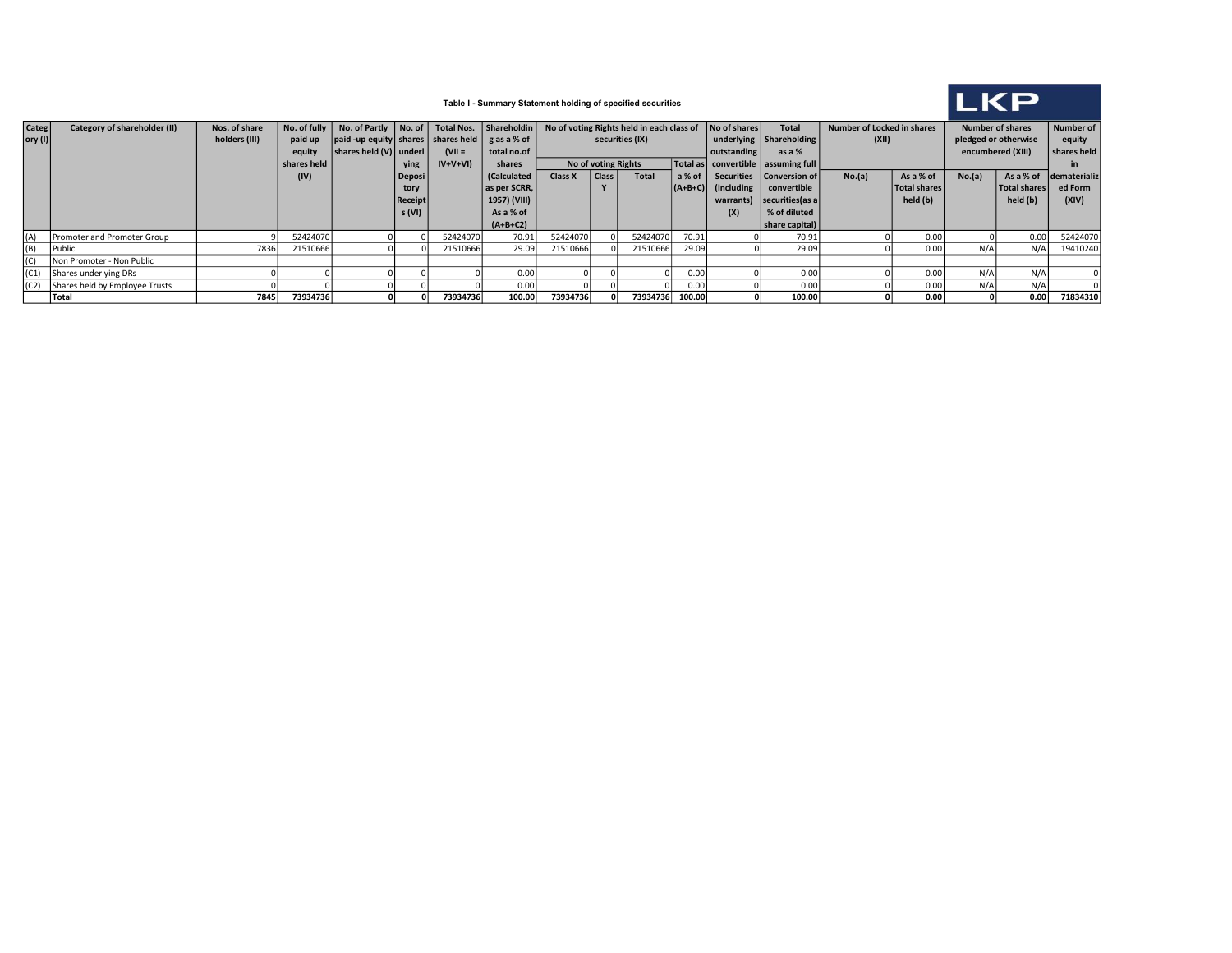#### **Table II - Statement showing Shareholding Pattern of the Promoter and Promoter Group**

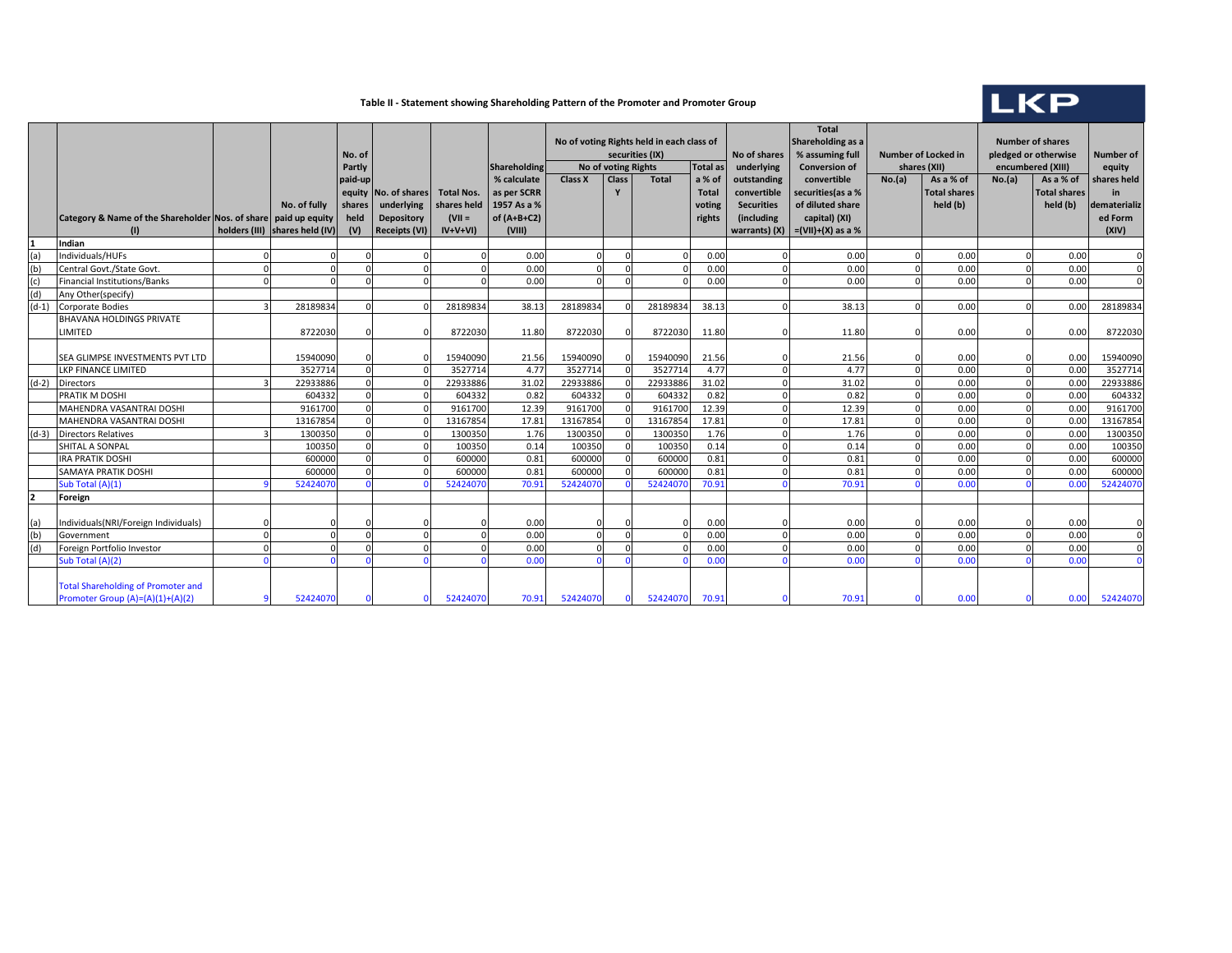# LKP

### Table III - Statement showing Shareholding Pattern of the Public Shareholder

|         |                                                                | No of voting Rights held in each class of<br>No. of<br>Partly<br>securities (IX)<br>Shareholdin<br>No of voting Rights |                                                       | <b>Total as</b>                                | No of shares<br>underlying                                                  | <b>Total</b><br>Shareholding as a<br>% assuming full<br><b>Conversion of</b> | <b>Number of Locked in</b><br>shares (XII)                             |                | <b>Number of shares</b><br>pledged or otherwise<br>encumbered (XIII) |              | <b>Number of</b><br>equity                 |                                                                                |                                                                                               |                |                                              |             |                                              |                                                       |
|---------|----------------------------------------------------------------|------------------------------------------------------------------------------------------------------------------------|-------------------------------------------------------|------------------------------------------------|-----------------------------------------------------------------------------|------------------------------------------------------------------------------|------------------------------------------------------------------------|----------------|----------------------------------------------------------------------|--------------|--------------------------------------------|--------------------------------------------------------------------------------|-----------------------------------------------------------------------------------------------|----------------|----------------------------------------------|-------------|----------------------------------------------|-------------------------------------------------------|
|         | <b>Category &amp; Name of the shareholder</b><br>(1)           | Nos. of<br>share<br>holders (III)                                                                                      | No. of fully<br>paid up equity<br>shares held<br>(IV) | paid-<br>up<br>equity<br>shares<br>held<br>(V) | No. of<br>shares<br>underlying<br><b>Depository</b><br><b>Receipts (VI)</b> | <b>Total Nos.</b><br>shares held<br>$(VII =$<br>$IV+V+VI$                    | g % calculate<br>as per SCRR<br>1957 As a %<br>of $(A+B+C2)$<br>(VIII) | <b>Class X</b> | Class<br>Y                                                           | <b>Total</b> | a % of<br><b>Total</b><br>voting<br>rights | outstanding<br>convertible<br><b>Securities</b><br>(including<br>warrants) (X) | convertible<br>securities (as a %<br>of diluted share<br>capital) (XI)<br>$=(VII)+(X)$ as a % | No.(a)         | As a % of<br><b>Total shares</b><br>held (b) | No.(a)      | As a % of<br><b>Total shares</b><br>held (b) | shares held<br>in<br>dematerializ<br>ed Form<br>(XIV) |
| 1       | <b>Institutions</b>                                            |                                                                                                                        |                                                       |                                                |                                                                             |                                                                              |                                                                        |                |                                                                      |              |                                            |                                                                                |                                                                                               |                |                                              |             |                                              |                                                       |
| (a)     | <b>Mutual Funds</b>                                            |                                                                                                                        | 4200                                                  | $\Omega$                                       | 0                                                                           | 4200                                                                         | 0.01                                                                   | 4200           | ΩI                                                                   | 4200         | 0.01                                       | $\Omega$                                                                       | 0.01                                                                                          | 0 <sup>l</sup> | 0.00                                         | $\mathbf 0$ | 0.00                                         |                                                       |
| (b)     | Venture Capital Funds                                          | $\Omega$                                                                                                               | $\Omega$                                              | $\mathbf 0$                                    | 0                                                                           | $\Omega$                                                                     | 0.00                                                                   | $\mathbf 0$    | $\mathfrak{o}$                                                       |              | 0.00                                       | $\Omega$                                                                       | 0.00                                                                                          | 0              | 0.00                                         | $\mathbf 0$ | 0.00                                         | $\mathbf 0$                                           |
| (c)     | Alternate Investments Funds                                    | $\Omega$                                                                                                               | 0                                                     | $\mathbf 0$                                    | 0                                                                           | 0                                                                            | 0.00                                                                   | $\circ$        | $\Omega$                                                             | $\Omega$     | 0.00                                       | $\Omega$                                                                       | 0.00                                                                                          | 0              | 0.00                                         | $\mathbf 0$ | 0.00                                         | $\Omega$                                              |
| (d)     | Foreign Venture Capital Investors                              |                                                                                                                        |                                                       | $\Omega$                                       | $\Omega$                                                                    |                                                                              | 0.00                                                                   | $\Omega$       |                                                                      |              | 0.00                                       |                                                                                | 0.00                                                                                          | $\overline{0}$ | 0.00                                         | $\Omega$    | 0.00                                         |                                                       |
| (e)     | Foreign Portfolio Investors                                    |                                                                                                                        | 3209198                                               | $\mathbf 0$                                    | 0                                                                           | 3209198                                                                      | 4.34                                                                   | 3209198        | $\Omega$                                                             | 3209198      | 4.34                                       | $\Omega$                                                                       | 4.34                                                                                          | ol             | 0.00                                         | $\mathbf 0$ | 0.00                                         | 3209198                                               |
|         | INDIA MAX INVESTMENT FUND<br>LIMITED                           |                                                                                                                        | 3209198                                               | $\Omega$                                       | $\Omega$                                                                    | 3209198                                                                      | 4.34                                                                   | 3209198        | $\Omega$                                                             | 3209198      | 4.34                                       |                                                                                | 4.34                                                                                          | $\Omega$       | 0.00                                         | $\sqrt{2}$  | 0.00                                         | 3209198                                               |
| (f)     | Financial Institutions/Banks                                   |                                                                                                                        | 15300                                                 | $\mathbf 0$                                    | 0                                                                           | 15300                                                                        | 0.02                                                                   | 15300          | ΩI                                                                   | 15300        | 0.02                                       | $\Omega$                                                                       | 0.02                                                                                          | $\Omega$       | 0.00                                         | $\Omega$    | 0.00                                         | 300                                                   |
| (g)     | <b>Insurance Companies</b>                                     |                                                                                                                        | $\Omega$                                              | $\Omega$                                       | 0                                                                           | $\Omega$                                                                     | 0.00                                                                   | $\mathbf{0}$   | $\Omega$                                                             |              | 0.00                                       | $\Omega$                                                                       | 0.00                                                                                          | 0              | 0.00                                         | $\mathbf 0$ | 0.00                                         | $\mathbf 0$                                           |
| (h)     | Provident Funds / Pension Funds                                |                                                                                                                        | $\Omega$                                              | $\Omega$                                       | 0                                                                           | 0                                                                            | 0.00                                                                   | $\circ$        | $\Omega$                                                             |              | 0.00                                       | $\Omega$                                                                       | 0.00                                                                                          | $\Omega$       | 0.00                                         | $\Omega$    | 0.00                                         | $\Omega$                                              |
| (i)     | Any other (specify)                                            |                                                                                                                        |                                                       |                                                |                                                                             |                                                                              |                                                                        |                |                                                                      |              |                                            |                                                                                |                                                                                               |                |                                              |             |                                              |                                                       |
|         | Sub Total (B)(1)                                               |                                                                                                                        | 3228698                                               | $\Omega$                                       | $\mathbf{0}$                                                                | 3228698                                                                      | 4.37                                                                   | 3228698        | $\Omega$                                                             | 3228698      | 4.37                                       |                                                                                | 4.37                                                                                          | $\Omega$       | 0.00                                         | $\sqrt{ }$  | 0.00                                         | 3209498                                               |
|         | <b>Central Government/State</b>                                |                                                                                                                        |                                                       |                                                |                                                                             |                                                                              |                                                                        |                |                                                                      |              |                                            |                                                                                |                                                                                               |                |                                              |             |                                              |                                                       |
| 2       | Government(s)/ President of India                              |                                                                                                                        |                                                       |                                                |                                                                             |                                                                              |                                                                        |                |                                                                      |              |                                            |                                                                                |                                                                                               |                |                                              |             |                                              |                                                       |
| (a)     | Central Govt./State Govt.                                      | $\Omega$                                                                                                               | 0                                                     | $\Omega$                                       | 0                                                                           | 0                                                                            | 0.00                                                                   | $\mathbf{0}$   | $\Omega$                                                             |              | 0.00                                       | $\Omega$                                                                       | 0.00                                                                                          | 0              | 0.00                                         | $\Omega$    | 0.00                                         | $\Omega$                                              |
|         | Sub Total (B)(2)                                               |                                                                                                                        | $\Omega$                                              | $\Omega$                                       | $\Omega$                                                                    | $\Omega$                                                                     | 0.00                                                                   | $\Omega$       | $\Omega$                                                             |              | 0.00                                       | $\Omega$                                                                       | 0.00                                                                                          | $\Omega$       | 0.00                                         | $\Omega$    | 0.00                                         |                                                       |
| 3       | Non-Institutions                                               |                                                                                                                        |                                                       |                                                |                                                                             |                                                                              |                                                                        |                |                                                                      |              |                                            |                                                                                |                                                                                               |                |                                              |             |                                              |                                                       |
| (a)     | Individual                                                     |                                                                                                                        |                                                       |                                                |                                                                             |                                                                              |                                                                        |                |                                                                      |              |                                            |                                                                                |                                                                                               |                |                                              |             |                                              |                                                       |
| (ai)    | Ind-Hold nominal shr capital upto<br>Rs.2L                     | 7417                                                                                                                   | 13566013                                              | 0                                              | <sup>0</sup>                                                                | 13566013                                                                     | 18.35                                                                  | 13566013       |                                                                      | 13566013     | 18.35                                      | n                                                                              | 18.35                                                                                         | 01             | 0.00                                         | $\Omega$    | 0.00                                         | 12106643                                              |
| (aii)   | Ind-Hold nominal shr capital in excess<br>of Rs.2L             |                                                                                                                        | 1077932                                               | $\mathbf{0}$                                   | $\Omega$                                                                    | 1077932                                                                      | 1.46                                                                   | 1077932        |                                                                      | 1077932      | 1.46                                       | n                                                                              | 1.46                                                                                          | $\overline{0}$ | 0.00                                         | $\Omega$    | 0.00                                         | 1077932                                               |
| (b)     | <b>NBFCs Registered with RBI</b>                               | $\Omega$                                                                                                               | $\Omega$                                              | $\mathbf 0$                                    | 0                                                                           | $\Omega$                                                                     | 0.00                                                                   | $\Omega$       | $\Omega$                                                             |              | 0.00                                       | $\Omega$                                                                       | 0.00                                                                                          | 0              | 0.00                                         | $\mathbf 0$ | 0.00                                         | $\Omega$                                              |
| (c)     | <b>Employees Trusts</b>                                        |                                                                                                                        | $\Omega$                                              | $\Omega$                                       | $\Omega$                                                                    | 0                                                                            | 0.00                                                                   | $\circ$        | $\Omega$                                                             |              | 0.00                                       | $\Omega$                                                                       | 0.00                                                                                          | $\Omega$       | 0.00                                         | $\Omega$    | 0.00                                         | $\Omega$                                              |
| (d)     | Overseas Depositories (holding DRs)<br>(balancing figure)      |                                                                                                                        | $\Omega$                                              | $\Omega$                                       | 0                                                                           | $\Omega$                                                                     | 0.00                                                                   | $\overline{0}$ |                                                                      |              | 0.00                                       |                                                                                | 0.00                                                                                          | $\Omega$       | 0.00                                         | C           | 0.00                                         | $\overline{0}$                                        |
| (e)     | Any Other(specify)                                             |                                                                                                                        |                                                       |                                                |                                                                             |                                                                              |                                                                        |                |                                                                      |              |                                            |                                                                                |                                                                                               |                |                                              |             |                                              |                                                       |
|         | (e-1)   Non Resident Indians (Individuals)                     | 281                                                                                                                    | 1065886                                               | $\Omega$                                       | $\Omega$                                                                    | 1065886                                                                      | 1.44                                                                   | 1065886        | n                                                                    | 1065886      | 1.44                                       |                                                                                | 1.44                                                                                          | $\Omega$       | 0.00                                         | $\Omega$    | 0.00                                         | 492136                                                |
| $(e-2)$ | Corporate Bodies                                               | 66                                                                                                                     | 2063054                                               | $\mathbf 0$                                    | 0                                                                           | 2063054                                                                      | 2.79                                                                   | 2063054        | $\Omega$                                                             | 2063054      | 2.79                                       | $\Omega$                                                                       | 2.79                                                                                          | 0              | 0.00                                         | $\mathbf 0$ | 0.00                                         | 2015048                                               |
|         | HAS LIFESTYLE LIMITED                                          |                                                                                                                        | 917352                                                | $\Omega$                                       | 0                                                                           | 917352                                                                       | 1.24                                                                   | 917352         | $\Omega$                                                             | 917352       | 1.24                                       | $\Omega$                                                                       | 1.24                                                                                          | 0              | 0.00                                         | $\mathbf 0$ | 0.00                                         | 917352                                                |
| $(e-3)$ | Directors                                                      |                                                                                                                        | 39976                                                 | $\Omega$                                       | 0                                                                           | 39976                                                                        | 0.05                                                                   | 39976          | $\Omega$                                                             | 39976        | 0.05                                       | $\Omega$                                                                       | 0.05                                                                                          | $\Omega$       | 0.00                                         | $\Omega$    | 0.00                                         | 39876                                                 |
| $(e-4)$ | Trusts                                                         |                                                                                                                        | 1200                                                  | 0                                              | 0                                                                           | 1200                                                                         | 0.00                                                                   | 1200           | 0                                                                    | 1200         | 0.00                                       | $\Omega$                                                                       | 0.00                                                                                          | 0              | 0.00                                         | $\mathbf 0$ | 0.00                                         | 1200                                                  |
| i (e-5) | <b>Clearing Member</b>                                         | 54                                                                                                                     | 467847                                                | $\Omega$                                       | 0                                                                           | 467847                                                                       | 0.63                                                                   | 467847         | $\Omega$                                                             | 467847       | 0.63                                       | $\Omega$                                                                       | 0.63                                                                                          | 0              | 0.00                                         | $\mathbf 0$ | 0.00                                         | 467847                                                |
| $(e-6)$ | Corporate Body - Broker                                        |                                                                                                                        | 60                                                    | $\Omega$                                       | 0                                                                           | 60                                                                           | 0.00                                                                   | 60             | ΩI                                                                   | 60           | 0.00                                       | $\Omega$                                                                       | 0.00                                                                                          | 0              | 0.00                                         | $\mathbf 0$ | 0.00                                         | 60                                                    |
|         | Sub Total (B)(3)                                               | 7828                                                                                                                   | 18281968                                              | $\Omega$                                       | $\mathbf{0}$                                                                | 18281968                                                                     | 24.73                                                                  | 18281968       | $\Omega$                                                             | 18281968     | 24.73                                      | $\Omega$                                                                       | 24.73                                                                                         | $\Omega$       | 0.00                                         | $\Omega$    | 0.00                                         | 16200742                                              |
|         | <b>Total Public Shareholding</b><br>$(B)=(B)(1)+(B)(2)+(B)(3)$ | 7836                                                                                                                   | 21510666                                              | $\Omega$                                       | $\Omega$                                                                    | 21510666                                                                     | 29.09                                                                  | 21510666       |                                                                      | 21510666     | 29.09                                      |                                                                                | 29.09                                                                                         |                | 0.00                                         |             | 0.00                                         | 19410240                                              |